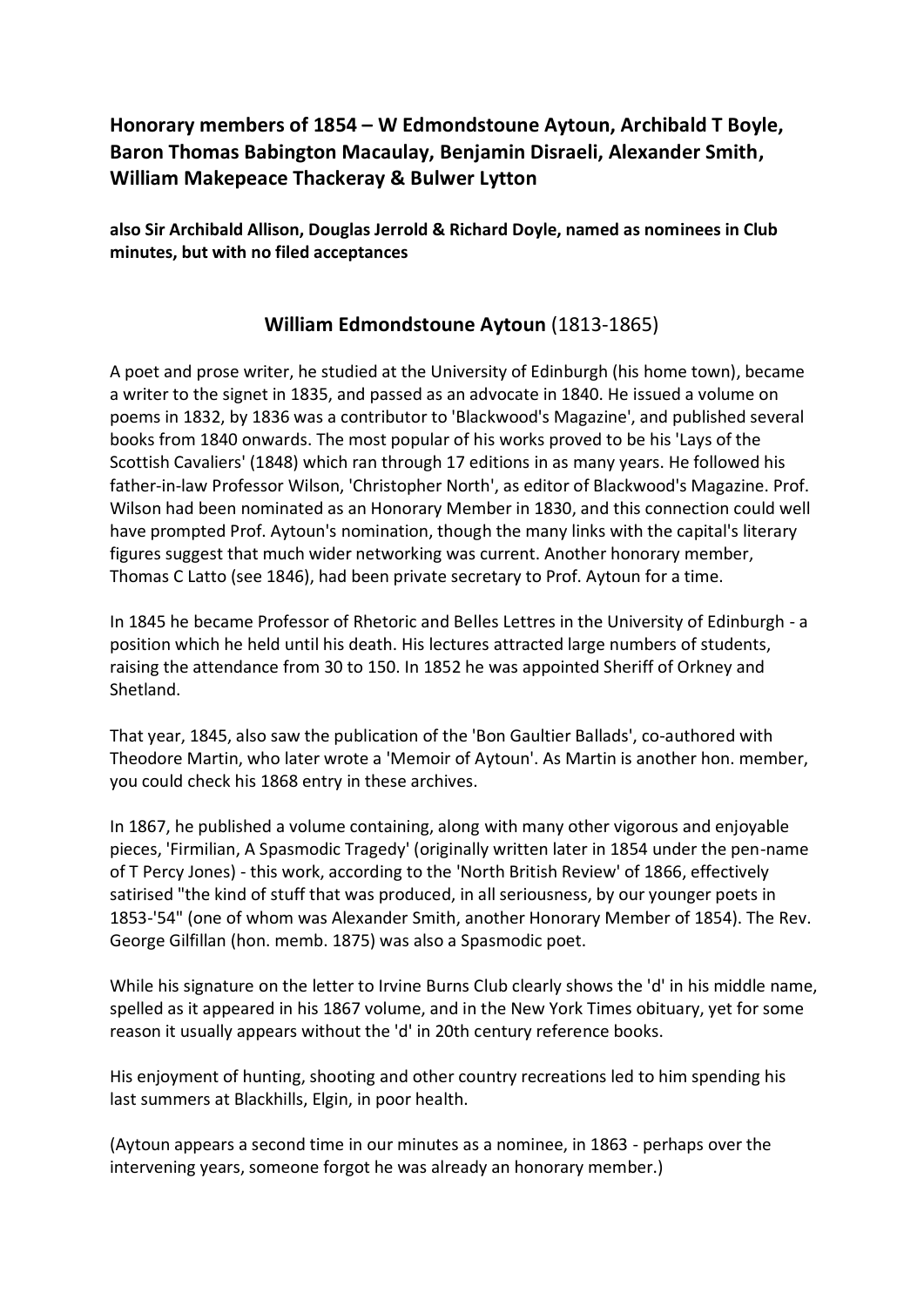Letter of acceptance, 16 Gt Stuart Street, Edinburgh, on 27th January 1854 Sir,

I have your favour of the 25th announcing that the members of the Irvine Burns Club have done me the honour of electing me a honorary member. I assure you that I esteem the favour highly, for I fully acknowledge the greatness of the debt which we owe to the genius of our unrivalled poet, and am proud to be associated with those who cherish his memory so dearly.

Believe me to remain Sir, Your very obed. servt, W Edmondstoune Aytoun

Notes:

Prof. Aytoun lived in the same part of the capital as Archibald Boyle (see below) lived and worked.

# **Archibald T Boyle** (1823(+/-1)-....)

Archibald T Boyle was an advocate in Edinburgh. In 1852, he stood as Conservative candidate in the Ayr Burghs constituency, gaining only nine votes less than the successful Liberal candidate.

He was Vice-President of the Society of Antiquaries of Scotland in 1857, at the time that plaster casts of five of the Lewis ivory chessmen (found in 1831, and held by the British Museum) were donated to the Society.

The reasons for his nomination may well include his links with Ayrshire (see his letter below) and his links with other literary figures, such as two other 1854 honorary members, Prof. Edmondstoune Aytoun and the young poet Alexander Smith.

### Letter of acceptance, written from 11 Stafford Street, Edinburgh, on 27th January 1854

Dear Sir,

I have just received your letter of the 25th intimating my Election as an Honorary Member of the Irvine Burns' Club. And I beg through you to tender my best thanks to the club for the compliment they have been so kind as to pay me. I shall hope on some future occasion to be present at some of your meetings.

I may mention that I was appropriately employed on the evening of the 25th in assisting in the formation of an Ayrshire Club in Edin. which I hope from what we saw that evening will soon become a flourishing & useful Institution.

If my election involves any pecuniary or other obligations I must trust to you to let me know. I am, Dear Sir,

Most faithfully yours Archibald T Boyle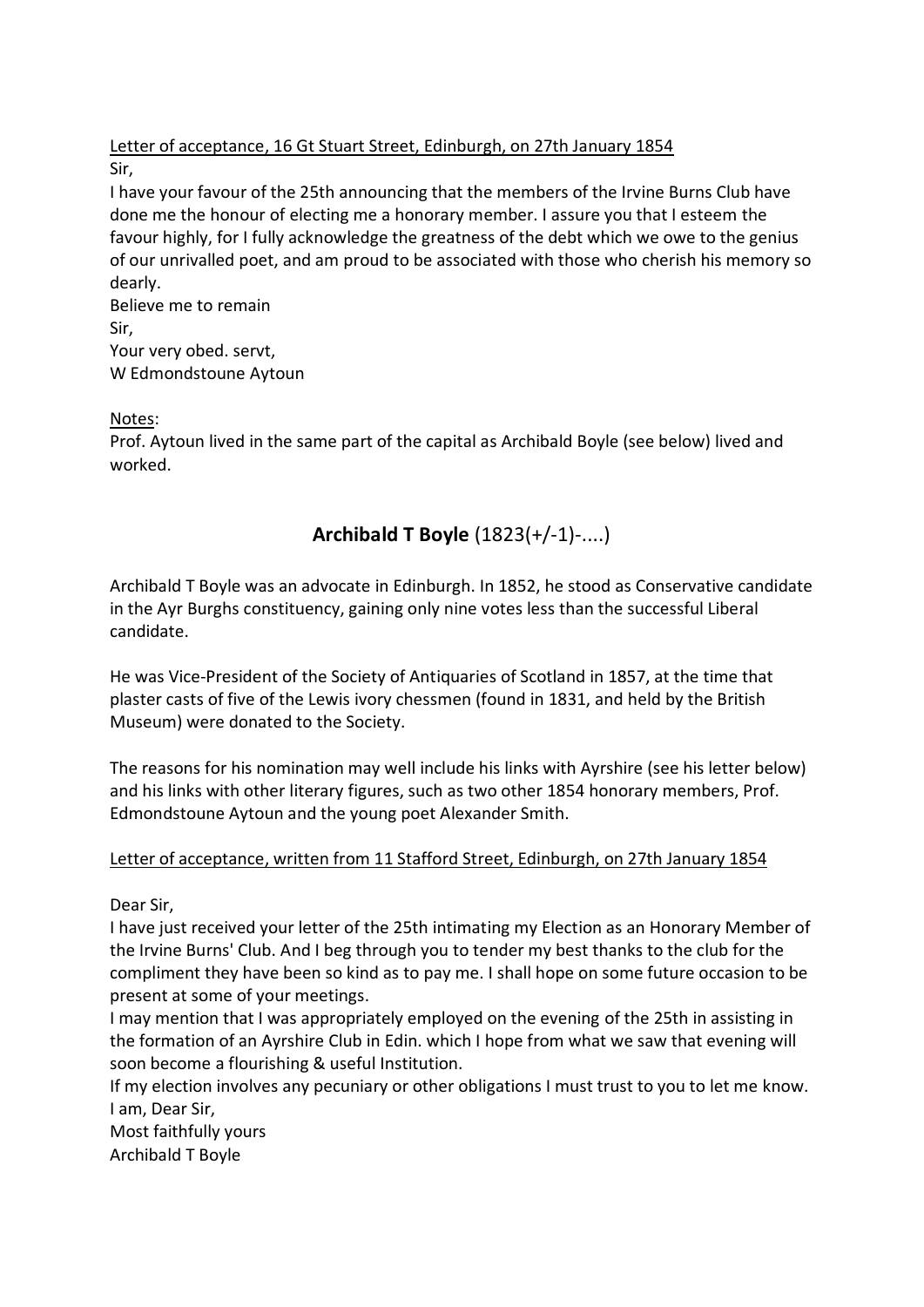Notes:

We do not know whether the Edinburgh Ayrshire Club proved successful or not.

The Stafford St address may have been his business address - he was certainly residing, with 4 siblings, a housekeeper and 8 servants (one a 70-year-old native of Irvine, designated as Head Nurse) at 28 Charlotte Square a few years before.

# **Thomas Babington Macaulay** (1800-1859)

"Lars Porsena of Clusium / By the Nine Gods he swore / That the great house of Tarquin / Should suffer wrong no more." - these famous lines are from Macaulay's 'Horatius'.

His 'Lays of Ancient Rome' (published by Longmans) had appeared in 1842; 18,000 copies were sold in ten years (and 40,000 in 20 years). Volumes i and ii of his masterly 'History of England' were published in 1849, so by 1854 his work was well-known and extremely popular. He combined careers in literature and politics. He served as secretary of war in 1839-41 and was paymaster of the forces in 1846-47; he also contributed towards the structure of the Civil Service.

Macaulay had been a child prodigy. In his student days at Cambridge he had won the chancellor's medal for a poem on 'Pompeii', repeating his success the following year with a poem on 'Evening'; by those days he was already contributing to magazines. In 1825 he published his article on Milton in the 'Edinburgh Review', in 1826 he was called to the Bar, and in 1830 he entered Parliament as the member for Calne, in later years representing Leeds, then Edinburgh (from 1852, defeating W E Aytoun, hon. member 1854).

His nomination probably arose from a combination of several factors - the literary interests of that year's President, bookseller Maxwell Dick, the general high regard for his literary successes, and his representing a Scottish constituency.

Created Baron Macaulay in 1857, he is buried in Westminster Abbey. Volumes iii and iv of his 'History of England' appeared in 1855, and volume v was published posthumously by his sister, Lady Trevelyan. Though born in Leicestershire, he was the son of a Scottish Highlander who became a colonial governor and administrator.

### Letter of acceptance, written from Albany, London, on 28th January 1854

Sir,

I have the honor to acknowledge the receipt of your letter of the 25th. I beg you to inform the gentlemen in whose name you write that I am sincerely grateful for the distinction which they have conferred on me, & that I accept with much pleasure. I thank you for the facsimile of Burns's handwriting. I have the honor to be Sir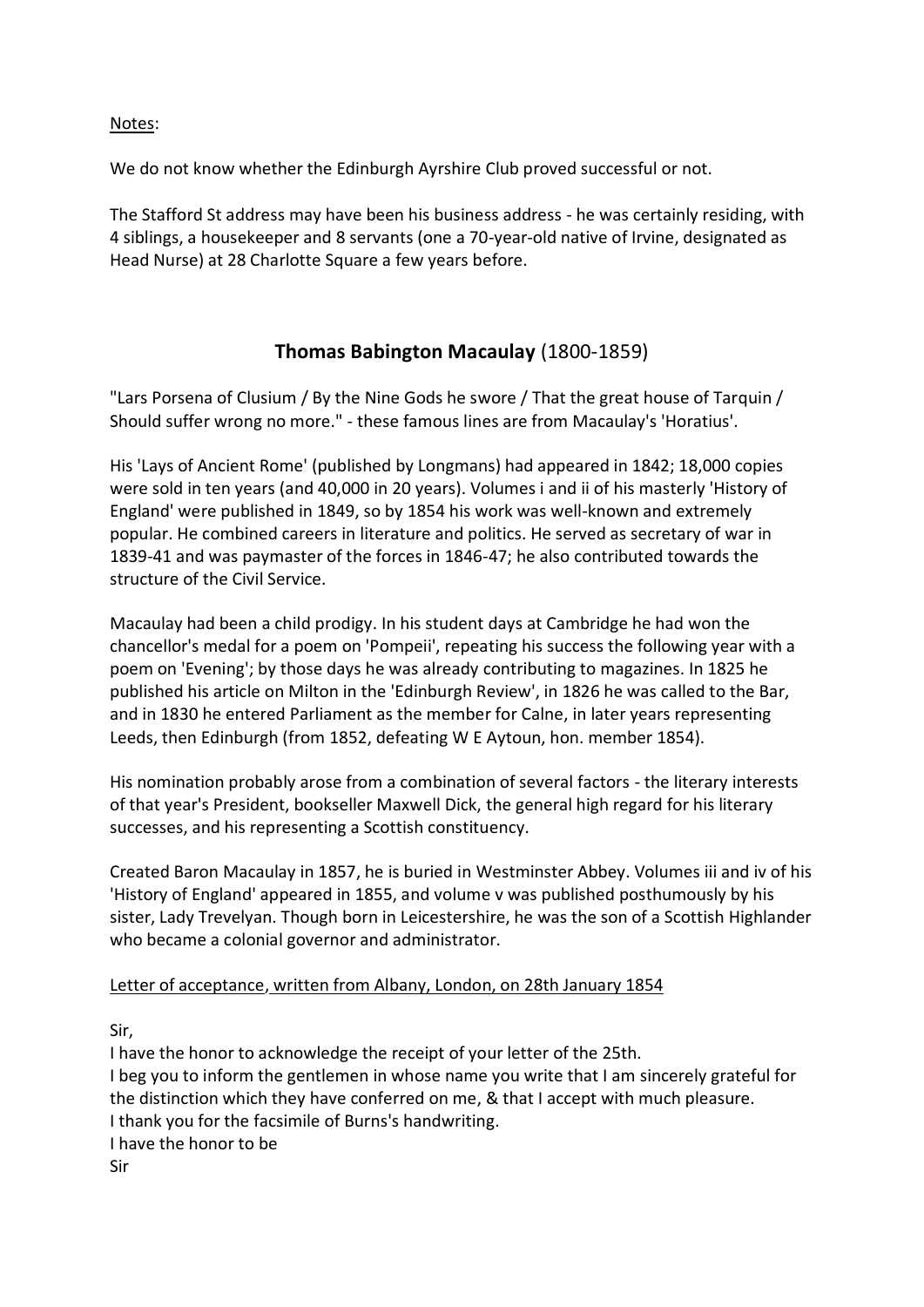Your faithful servant T B Macaulay

#### Notes:

Albany (completed as Melbourne House in 1775, and converted into an apartment house in 1802) had become a fashionable residence for bachelors for over a hundred years - home not only to Macaulay from 1841 to 1856, but also to many other literary figures, including, in their young days, Byron, Lytton and Prime Minister Edward Heath. The Albany had become "a byword for the celebration of a kind of ostentatious privacy peculiar to the English".

# **Benjamin Disraeli** (1804-1881)

Disraeli's nomination was not prompted by his Premiership - that was to follow (in 1868 and in 1874-80). His party was in opposition. Disraeli had been Chancellor of the Exchequer in Lord Derby's government for a year (1852-53) before its defeat.

One possible reason for his nomination is his literary success - a first novel appearing in 1826 and books documenting his European and Near Eastern travels in the 1830s. He entered the House of Commons in 1837 and became a leader of the protectionists who opposed Peel's campaigns to abolish the corn laws. Two more novels followed in the 1840s. His Chancellor of the Exchequer post in 1852 was his first appointment to office.

Disraeli's later career led to the Premiership on the resignation of Lord Derby. His first term was short but his second enjoyed a strong Conservative majority. He took a prominent part in regard to the Eastern question and the conclusion of the Treaty of Berlin in 1878. He was created Earl of Beaconsfield in 1872. His government's defeat in 1880 resulted from British reverses in Afghan and Zulu wars, from industrial recession and from his own ill health.

There is another possible reason for his nomination. In 1852, Disraeli published 'Lord George Bentinck, a Political Biography'. Lord Bentinck (1802-1848), son of the 4th Duke of Portland, was from 1846 the leader of the Protectionists in the House of Commons. Could it be that Irvine Burns Club was honouring a man who had assisted, and had written a biography of, a politician with nominal Ayrshire connections? And did the Club Directors of that day support the Corn Laws?

Disraeli's literary reputation arose from a number of novels, travel books, and poetry. The publication most likely to have been known to Club members of the day was his novel 'Sybil, or The Two Nations' (1845), depicting the conditions prevailing among the working classes in the early years of Queen Victoria's reign, the overcrowding in miserable tenements, the inadequate wages, the 'truck' system (being paid in goods instead of in money), the selfishness of many landlords and employers, as well as relating the agitation leading to the Chartist riots. His book set a template for progressive, reforming Conservatism that has helped him remain a hero to centre-left Tories to this day.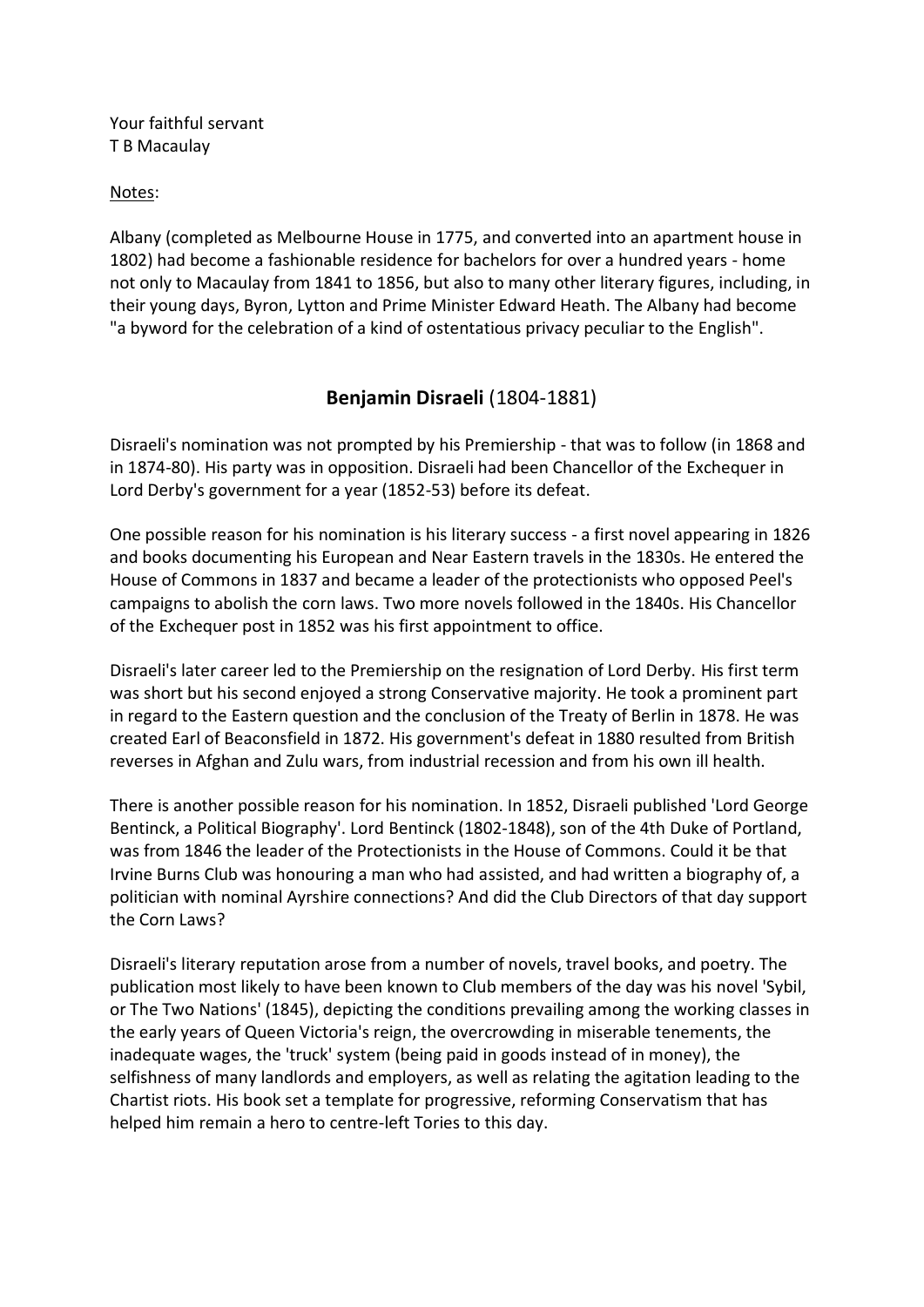## Letter of acceptance, written on his behalf by Mrs Disraeli from Hughenden Manor (Bucks) on April 24th, 1854

Sir,

I am requested by Mr Disraeli to acknowledge the receipt of your obliging communication of Jan.y 25 and to express his grateful sense of the honor conferred in electing him an honorary Member of the Irvine Burns Club. Should he ever be so fortunate as to be able to take advantage of the privilege you have bestowed, it will afford him a great gratification to inspect those invaluable memorials of the genius of your illustrious Bard which your Club so honorably preserves. He thanks you for the fac-similie which you enclose & begs you will accept his regrets that his numerous engagements have so long delayed this acknowledgement of your letter.

I have the honour to be Sir Your obedt servt M A Disraeli

# Notes:

His address is embossed on the writing paper, so does not show up in photocopies. He lived there from 1839 till his death in 1881.

The reply is from Mary Ann Disraeli - about twelve years older than Disraeli, her second husband. Created Viscountess Beaconsfield in her own right in 1868, at the end of her husband's first term as Prime Minister, thus allowing him to remain in the Commons, she died in 1872. When Disraeli was created Earl of Beaconsfield in 1872, he continued as Prime Minister, leading the Goverment from the House of Lords.

# **Alexander Smith** (1829-1867)

This Scottish poet and essayist was only in his 24th year when nominated, but had made his name as author of 'A Life Drama and other poems' a year or two before, in 1852. This success led to his appointment, later in 1854, as secretary to the University of Edinburgh. Other volumes of poetry followed. The two works which have been said to be his finest work in verse came later - in 1857, 'City Poems', containing 'Glasgow', giving a sombre picture of the city, and in 1861, his longest work, 'Edwin of Deira'.

The two (rather under-whelming) quotations (both from "A Life Drama") which usually appear in Dictionaries of Quotations are

"Like a pale martyr in his shirt of fire" *and* "In winter, when the dismal rain Came down in slanting lines, And Wind, that grand old harper, smote His thunder-harp of pines."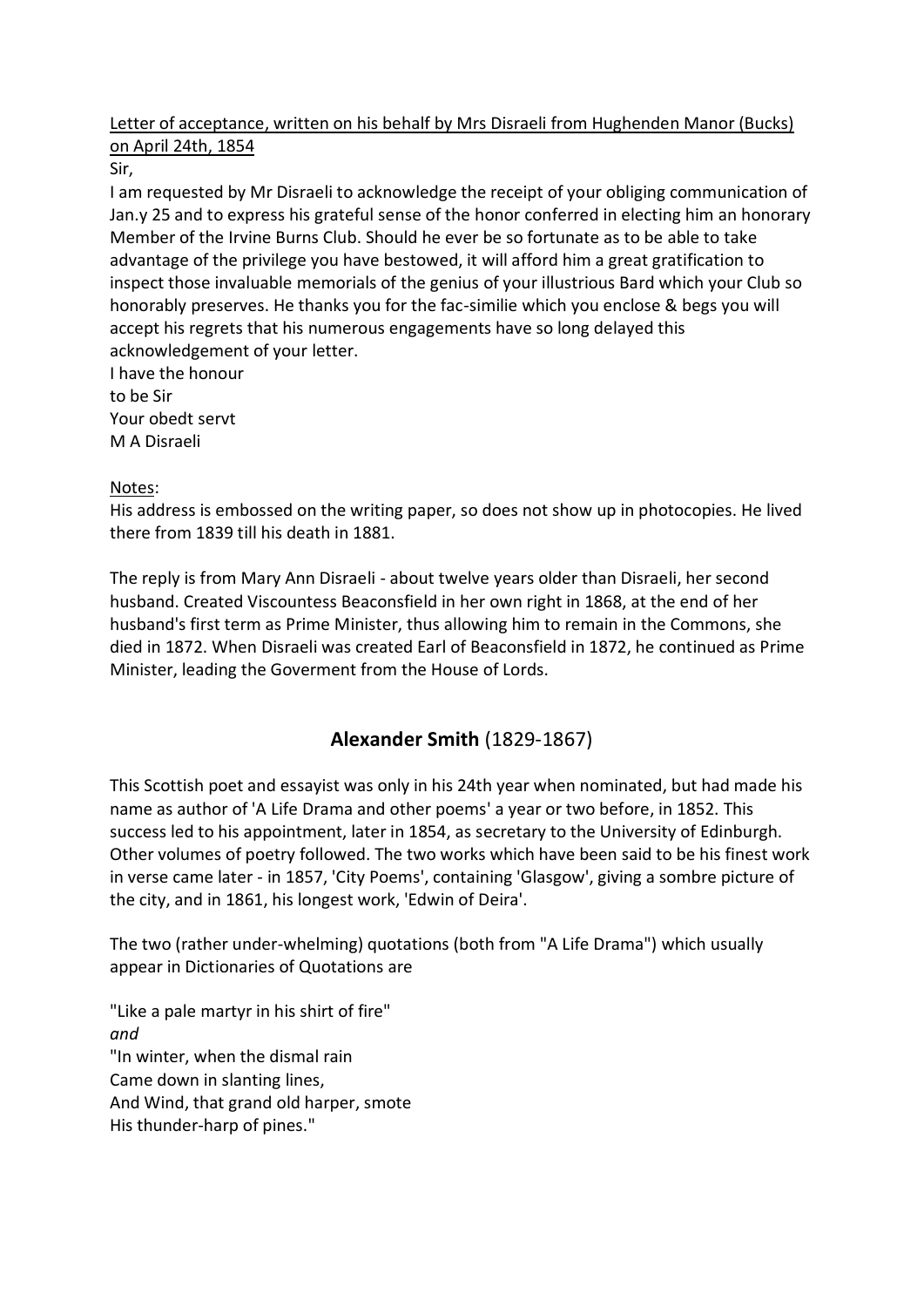"A Life Drama and other poems" was received with much enthusiasm - this and his Ayrshire birthplace (Kilmarnock) probably explain his nomination for honorary membership at such a young age. However, the style of Smith and other young poets of 1853-54, the 'Spasmodic School', was superbly satirised, and effectively ended, by Aytoun (also an 1854 honorary member), in 'Firmilian' (written in 1854 and appearing more widely in 1867).

Described by John Macintosh ('The Poets of Ayrshire', 1910) as "one of the brightest gems in the literary crown of Ayrshire", he lived only four years in Kilmarnock before his father, a pattern designer, moved to Paisley. Smith was greatly encouraged in 1851 by George Gilfillan of Dundee (an honorary member of 1875; see entry there), who proclaimed Smith's talent and cast himself in the role of enthusiastic discoverer of a new star in the poetic firmament, writing articles in review magazines including extracts from Smith's poems. 'A Life Drama' brought him such fame that he travelled in England, was welcomed in London, spent a week as the guest of the Duke of Argyll at Inveraray Castle, was appointed secretary to the University of Edinburgh (and later Registrar to the University Council), married Flora Macdonald, a descendant of the heroine, and became the central figure of 'The Raleigh Club'. Messrs Macmillan paid £200 to publish 'City Poems'.

Alexander Smith also, though later than his nomination as an honorary member, published an edition of the 'Poetical Works of Burns', contributing an admirable memoir. He died at the same age as Burns, 37, of typhoid.

### Letter of acceptance, written from Glasgow on 2nd February 1854 Sir,

Your note only came to hand yesterday, so that I have been unable to reply till now. I thank you from my heart for the honour you have done me, and shall long remember it with pleasure. Yours faithfully A Smith

# **William Makepeace Thackeray** (1811-1863)

Literature, Thackeray decided in 1833, should be his profession. His unremarkable educational career shows that he was not of a mind to study seriously either for art (his inclination) or for law, and he had lost almost all his independent income in unfortunate investments. Starting with articles and reviews for magazines, including 'Punch' between 1844 and 1851, he made his name as a novelist in 1847 when 'Vanity Fair' was published in monthly parts. By the time of his nomination for honorary membership of Irvine Burns Club, he had published two more novels, consciously forming a style opposed to that of Dickens' indictment of social evils. He also delivered a course of lectures on the English humorists of the 18th century - first in London, afterwards in Scotland and America before large audiences.

More novels and more lectures followed in the later 1850s. Thackeray also stood as Radical candidate for Oxford city, losing by a small majority. His prodigious output also included graceful verses. His prose works were masterly depictions of the society of his time.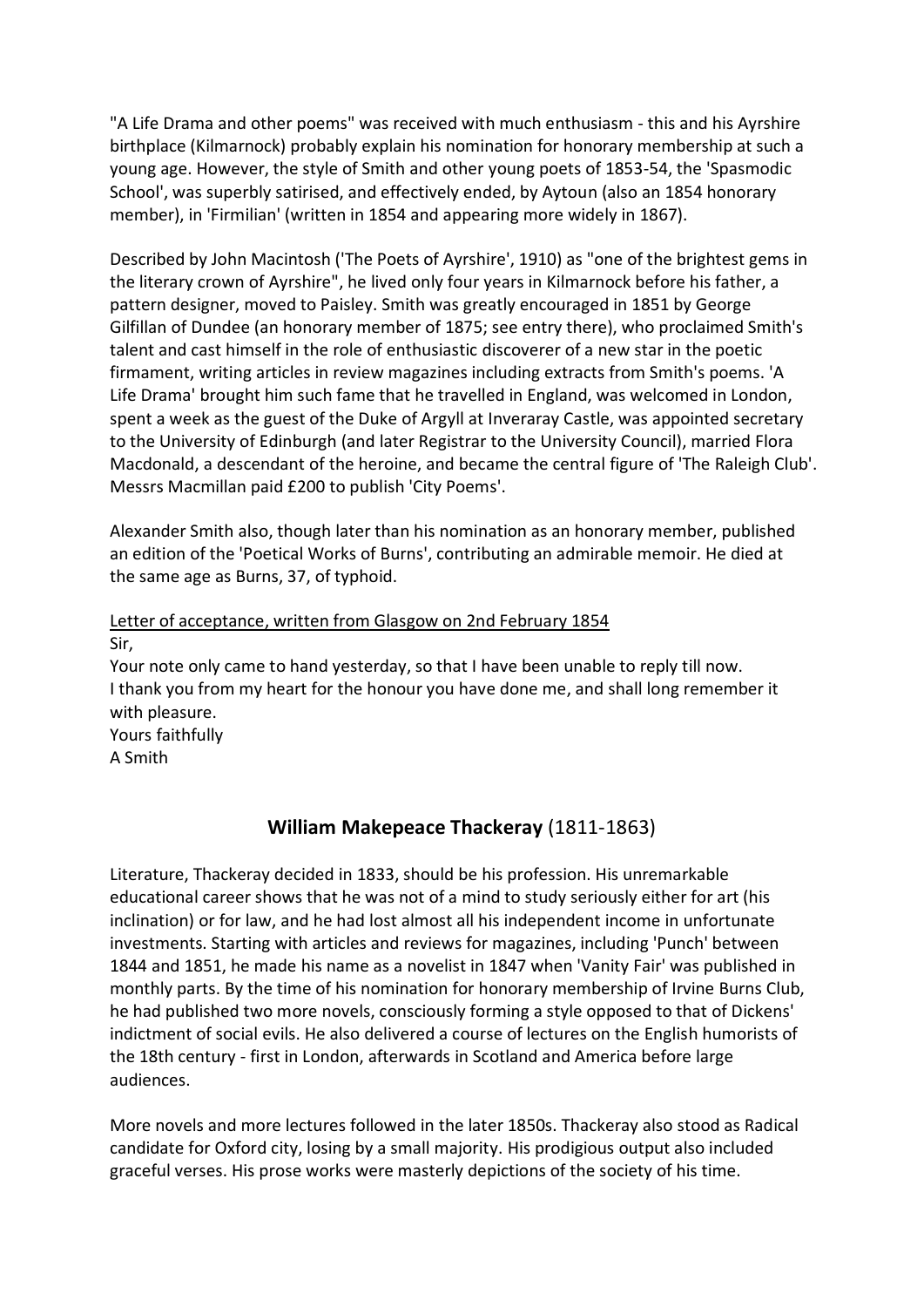An interesting biography of Thackeray appears at

http://www.bookrags.com/biography/william-makepeace-thackeray/ which ends with the description: "A massive person, 6 feet 3 inches tall, Thackeray was a genial and modest man, fond of good food and wine. In the years of his success he candidly took great pleasure in the amenities of the society that he portrayed so critically in his novels."

Thackeray and Dickens were very good friends with Douglas Jerrold (1803-1857), a major contributor to 'Punch', and mentioned in our minutes as another 1854 nominee, though he seems not to have accepted. They were the principal pall-bearers at Jerrold's funeral.

#### Letter of acceptance, written from 36 Onslow Sq., Brompton, on 18th May 1854 Sir,

I have just returned from abroad, and find your kind note informing me that the Irvine Burns Club has done me the favor to elect me an Honorary Member. I am much obliged to the Society for the honor that it has done me: and should I come north shall hope to avail myself of my privilege as a member of your Club.

Believe me Your obliged servt W M Thackeray

## Notes:

The date of the letter is that on which the Thackeray family moved into this address.

The letter was addressed to Club Chairman (President) Maxwell Dick. It was entirely appropriate that Maxwell Dick, being a bookseller, should nominate such a number of literary figures as honorary members in his year of office.

## **Sir Edward Bulwer Lytton** (1803-1873)

"It was a dark and stormy night" - the first words of the novel 'Paul Clifford' (1830) by Edward George Earle Lytton Bulwer-Lytton, (from 1866) first Baron Lytton of Knebworth, the youngest son of General Bulwer and Elizabeth Lytton.

In his student days at Cambridge, he gained the chancellor's medal for a poem on 'Sculpture'. His first novels appeared in 1828 and were closely followed by many more, including 'The Last Days of Pompeii'. He also wrote four plays - the first a failure, the other three instant successes, one containing the phrase 'the pen is mightier than the sword'. A poetical satire of 1845 attacked Tennyson, who replied vigorously. He entered Parliament in 1831, supporting the Reform Bill as a Whig, but subsequently supporting the Conservatives.

In the years following his nomination as an honorary member, he was (in 1856) elected rector of Glasgow University, served (1858-59) as secretary for the colonies, entered the House of Lords in 1866, and published more literary works (anonymously) in the 1870s. As lord of Knebworth Castle, he enjoyed its revenues, independent of his salary as Minister and his income as an author.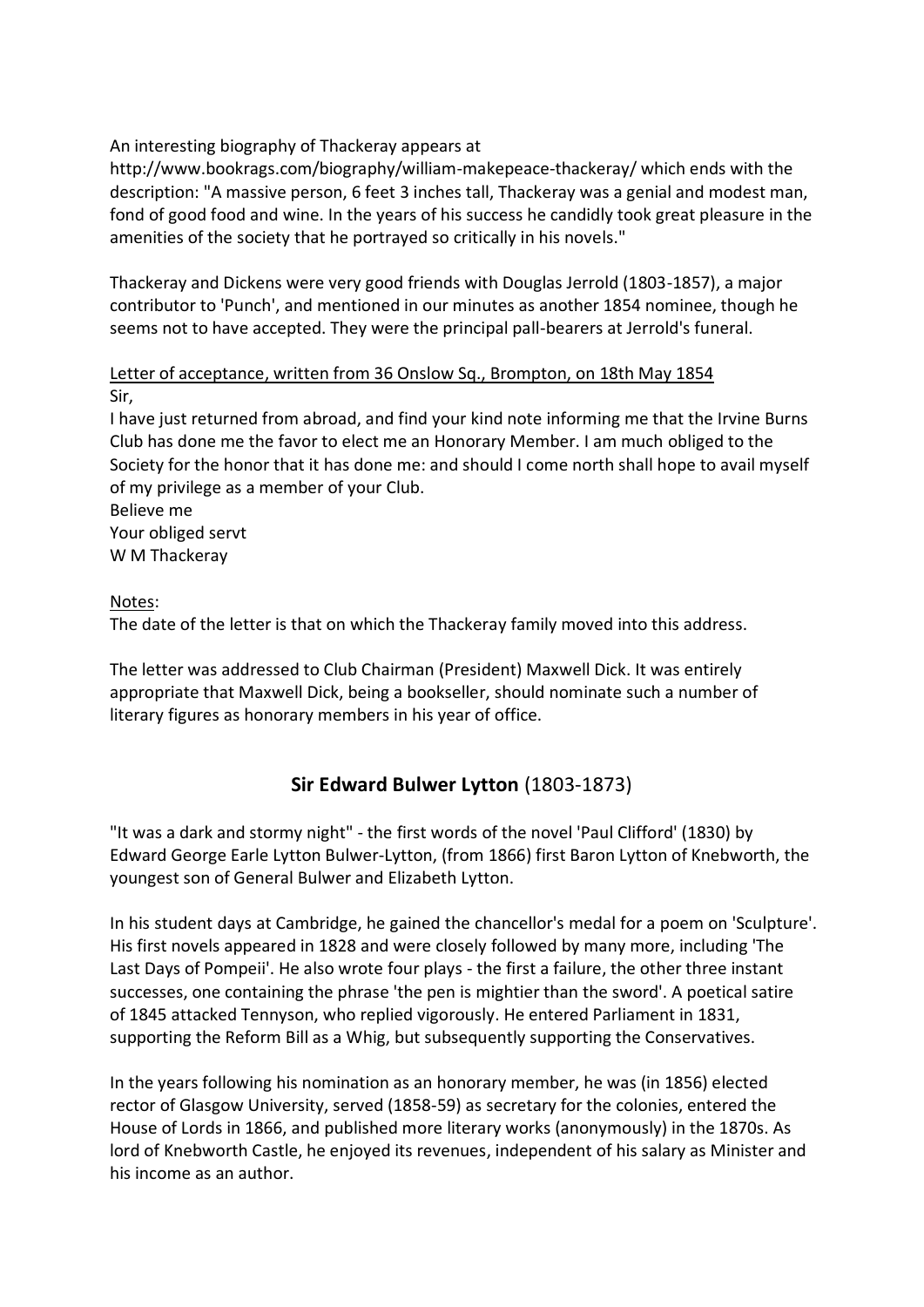Those opening words of 'Paul Clifford' have led to the annual Bulwer-Lytton Fiction Contest (of San Jose State University English Dept.), the literary competition that sees entrants compose deliberately terrible openings to novels. Despite the opening line, the book was so successful that the publisher could, in 1854, quote 'The Times' on the policy of Routledge in making good books available at cheap prices: "The good books they now issue command a large sale. Cheap books sold at railway stations and similar places of human concourse have enabled Messrs Routledge to give Sir Edward Bulwer Lytton the extravagant sum of £20,000 for the exclusive sale of his works for the next ten years." Sir Edward was a mainstream author of his day.

### Letter of acceptance, written from 1 Park Lane, London, on Wednesday (no date) Sir,

Accept my best thanks for the honour the Burns Club has conferred upon me. I am sincerely pleased that you & its other members have so well comprehended my affectionate admiration for a great genius & a noble heart - which Scotland may justly reverence. If I ever come to Irvine I hope I shall see your valuable MSS. Meanwhile I shall treasure the facsimile. Yours most obliged B Lytton.

## Notes:

A columnist in the New York Times of 1859 wrote: "Last evening I had the honor of dining with Sir EDWARD BULWER LYTTON, at his magnificent mansion No. 1 Park-lane, Piccadilly. Of all the living authors of England, Sir EDWARD was the one I most wished to see. As a novelist, a poet, an orator and a statesman - 'take him for all in all' - where shall we find his peer? For the last thirty years the reading world has fed upon his thoughts, and an entire generation has been stimulated and educated by his glowing poetry and his fine philosophy."

The trade name Bovril is mostly due to Bulwer Lytton. In the 1870s, when John Lawson Johnston launched his meat extract, he took the prefix 'bo'' from the Latin for an ox and the second part from Bulwer-Lytton's then-popular 1871 novel 'The Coming Race', whose plot revolves around a powerful energy fluid named "Vril".

His son, the Rt Hon Edward Robert Bulwer-Lytton, first Earl of Lytton, was nominated as an honorary member in 1888 "in recognition of his eminence as a Statesman and Diplomatist and his distinction and celebrity as a Poet". Unfortunately, we have no aceptance letter. A career diplomat, he served in nine embassies before his appointment as Viceroy of India (by Lord Beaconsfield, Benjamin Disraeli, an honorary member) in 1876, being created an Earl on retirement in 1880. As a poet his pen name was 'Owen Meredith'.

# **other 1854 nominees, but no filed letters to indicate acceptance**

**Sir Archibald Allison** (1792-1867), a lawyer and historian, published a ten-volume 'Modern History of Europe from the French Revolution to the Fall of Napoleon' from 1833 to 1842, with further volumes on later years appearing from 1852 to 1859. A work of vast industry, it proved popular and was translated into many languages. He was created a baronet in 1852, during Lord Derby's administration.